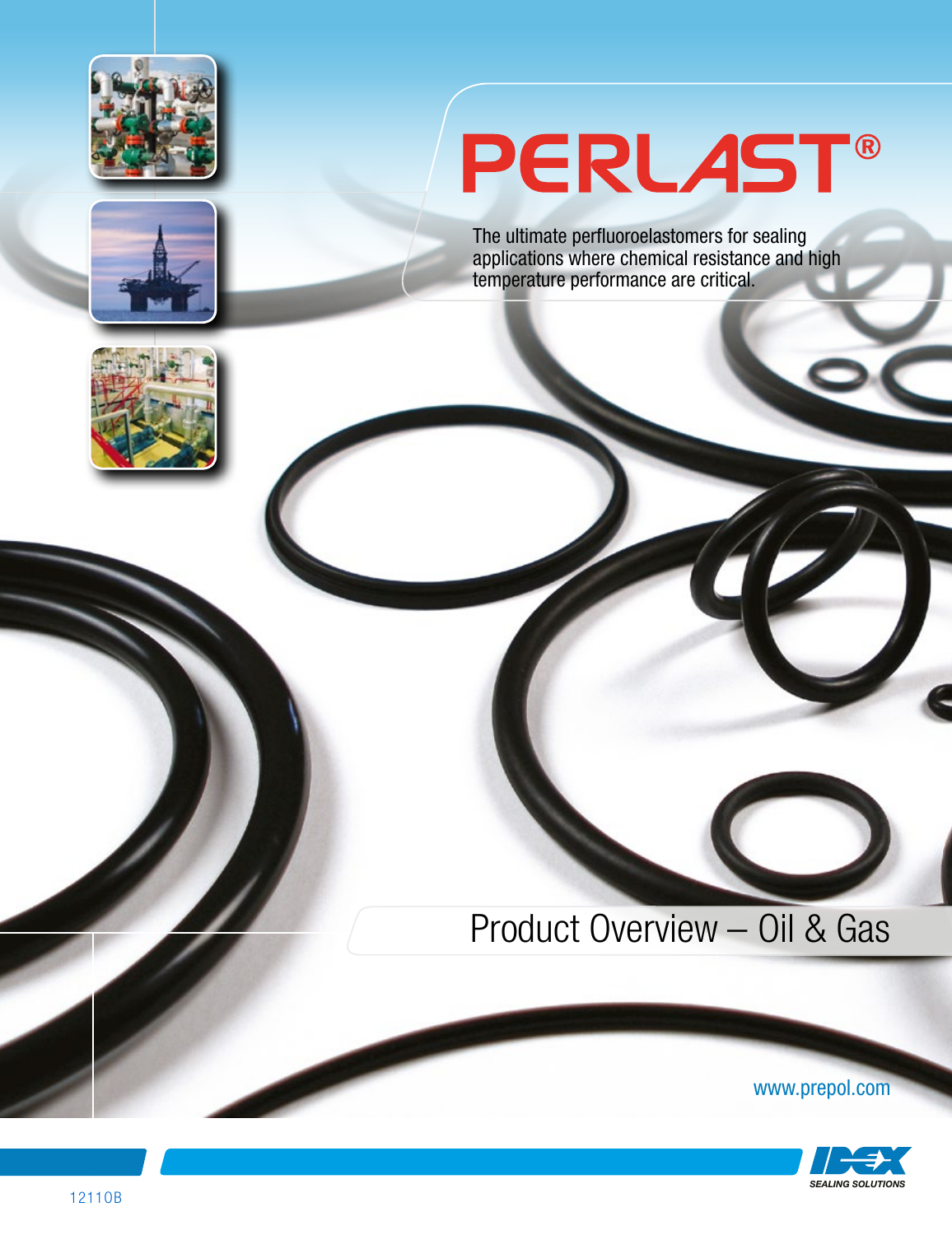# Perlast® from PPE

*– The ultimate range of perfluoroelastomers for sealing applications where chemical resistance and high temperature performance is critical.*





### What is Perlast®?

The Perlast® range of perfluoroelastomers (FFKM) has been developed to seal in the most aggressive fluid environments and temperatures. Each Perlast® material grade is designed to overcome specific sealing challenges found in the oil and gas, chemical processing and flow management industries.

The Perlast® range includes perfluoroelastomers that not only withstand high temperatures but can resist steam, amines, polar solvents, aromatic hydrocarbons, oil, fuels and thousands of other chemicals. Within the product family there are materials designed to resist rapid gas decompression (RGD) for valves and oil equipment, endure extreme high temperatures for chemical processing applications, and operate in a variety of chemicals for use in rotating equipment and mechanical seals.

# Why Perlast® from PPE?

Perlast® perfluoroelastomers push the boundaries of polymer technology for critical elastomer sealing in extreme temperature and pressures. PPE's design capability, coupled with industry-leading material compounding ensures the optimum sealing solution, reinforced by various industry qualifications.

- Design advice to optimize the seal for the intended operating conditions
- Shortest manufacturing lead-times
- Global sales, manufacturing and support coverage
- Expert technical support both before and after the sale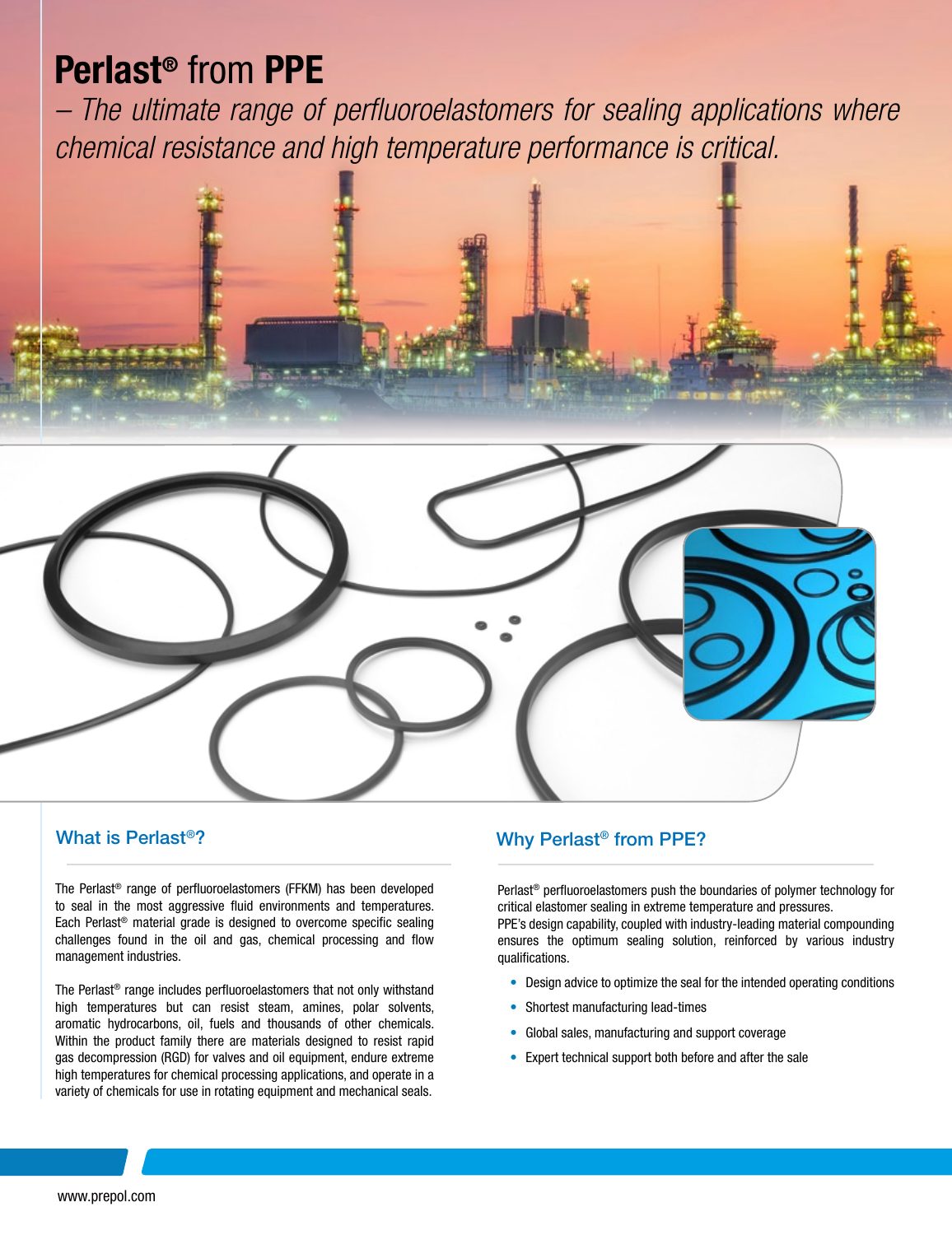## Why use Perlast®?

#### High temperature performance

- High temperature capability to 325°C (617°F)
- Engineering support to design non standard and custom seals that operate over the full temperature range
- Third party certifications to NORSOK M710, NACE, ISO23936 & ISO10423 (API 6A)

#### Chemical resistance

- Broad chemical resistance including solvents, steam and amines
- Perlast<sup>®</sup> FFKMs are fully fluorinated and provide almost universal chemical resistance
- $H_2S$  resistance Perlast FFKMs are resistant to sour gas. (High concentration  $H_2S$  and high temperature test data is available)



## Perlast® Products

Perlast® FFKM elastomers can be molded into a wide range of shapes, profiles and sizes to suit any sealing application.

Typically Perlast® elastomers are available as O-rings, X-rings, T-Seals, L-Seals, wipers, spring seals and many more profiles, including custom designed components and metal bonded parts.

## Typical Applications

Perlast® materials are typically used in a wide range of critical sealing applications within the oil and gas and chemical processing industries including:

- Subsea and surface equipment
- Mechanical seals
- Completion tools
- Production tools
- Compressors
- Pumps
- Valves

## Design Service and Material Testing

With over 40 years of experience in the oil and gas industry, PPE has the technical knowledge and expertise to provide sealing solutions for the most critical and challenging applications. PPE's team of application engineers and material scientists work closely with customers, from initial concept through design, testing, commissioning, and operation.



PPE maintains laboratories in the UK and Houston, Texas for polymer testing, including RGD resistance, fluid compatibility, material and seal failure analysis.









### For More Information

For more information on RGD and sour gas resistance refer to PPE brochures, "Explosive Decompression Resistant Elastomers" and " Sour Gas Resistant Elastomers." Brochures, test reports, certificates and material datasheets are available to download from the PPE website: www.prepol.com/perlast